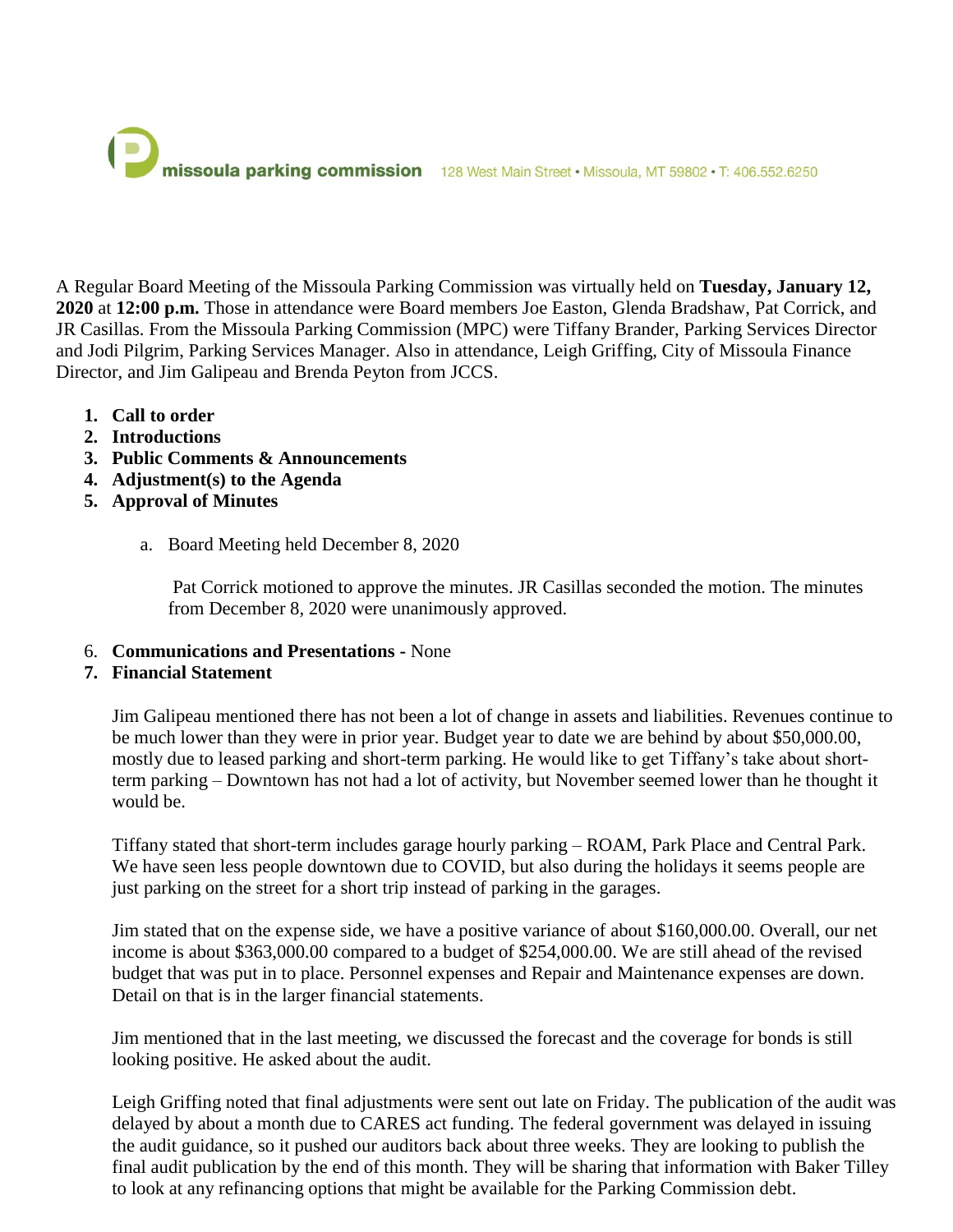Tiffany stated that the projections presented last month included all of November numbers even though we did not have the full financial set. She mentioned that Grace from Anderson & Zurmuehlen was confident that we have a clean audit with no findings. When we get that, Tiffany will schedule a presentation to the Board – in either February or March.

Jim stated that we are not seeing any dips in available cash at this point. He asked for questions. There were none.

Jim is starting to transition away from JCCS. It is his  $37<sup>th</sup>$  tax season – seems like a good time to move on. He will be done full time sometime this summer. Brenda Peyton will be taking over the Missoula Parking Commission account. Jim will be on the Board calls for the next few months, but Brenda will be stepping in.

# 8. **Director's Report – Tiffany Brander**

Over the last month, Jodi and Danette made approximately 400 waitlist calls. We picked up 31 lease spaces in those calls. There are now areas without waitlists where we have available spaces. We have updated our website to show what is available and will be working on some marketing to fill available spaces. We are offering short-term lease spaces in areas where we still have waitlists, but with low utilization. These leases are being offered in our higher traffic areas like around City Hall, in our Woody Lot.

The Higgins Corridor – we will be working with Aaron Wilson with the MPO on an RFP for a plan for that corridor. Once we have a set plan for that RFP, Aaron will come to a board meeting to present a brief overview. Tiffany will be a member of the leadership team for the RFP and project. If any Board members are looking to advise, they can email Tiffany to get involved. Tiffany asked for any questions.

Joe Easton stated that now we are 4-5 months in to our new fiscal year. We are seeing the scope of losses. We passed a budget to reflect losses. At what point does Tiffany feel our other expenses may need to be addressed. When would a fire alarm go off and she would want to bring an action item to the board if we continue to see decreased revenue month-to-month?

Tiffany stated that November is the turning point when we start to see the higher meter revenue from tourist season slow down. She doesn't want to call it a fire alarm because she is not alarmed at this point. She stated that, based on projections and what we are seeing to date, we are doing much better than expected. Her anticipation is to continue to closely monitor with City Finance and JCCS every single month. Regardless of the situation, the goal and the plan is to do another detailed analysis with an updated set of projections for the March meeting. We typically look at next year's budget in March and April and will be able to address any needed changes at that time.

Jim asked about lease renewals and where they are at this time. Tiffany stated that we do not have December yet, we just have November. We really only had 2 folks that were paying semi-annually, which does not make a huge difference. As far as quarterly leases, we definitely see a large jump from there. From glancing at December, there is nothing alarming from a lease stand point. We won't know until things are solidified through the City, but she is not concerned at this point with bringing on those extra lease spaces.

Glenda Bradshaw asked about opportunities to change rates for meter parking. Tiffany mentioned that the last time we changed the rate structure was 2015. At that time we went to the escalating rate structure. She stated that increasing them again would be a last resort for her. It involves a lot of City Council and Public Meetings and would not be a quick or desirable change. The Downtown Master Plan